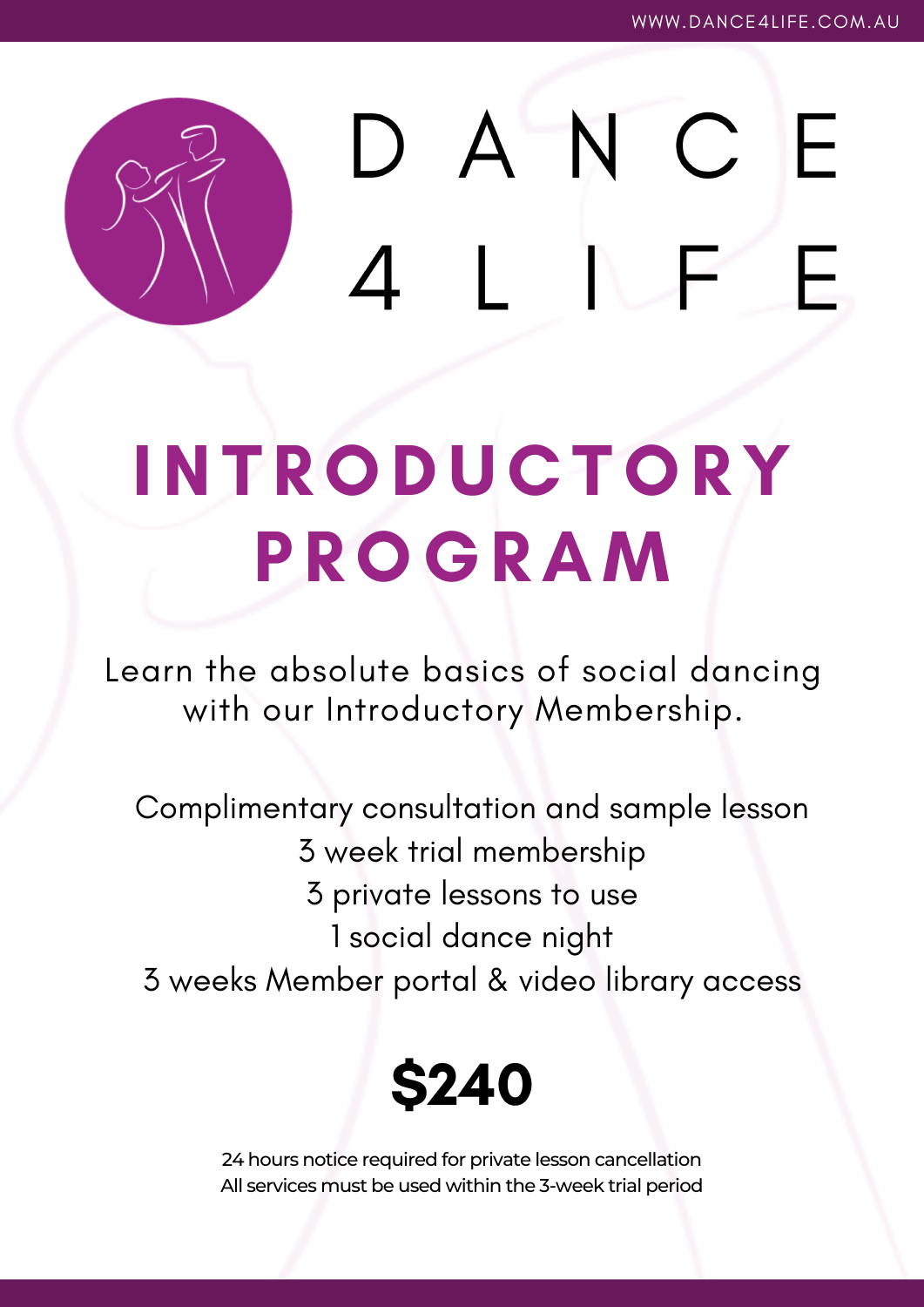

## **MEMB E RSHI P P R I C ES**

**from Jan 1 2022**

# STANDARD<br>MEMBERSHIP

## \$80/week

(single or couple)

1 weekly private lesson Member portal & video library access 1 weekly group class enrolment

MEMBERSHIP

# PLATINUM MEMBERSHIP

### \$85/week (single) \$93/week (couple)

1 weekly private lesson Member portal & video library access Enrolment in unlimited group classes

### \$150/week (single) \$160/week (couple)

2 weekly private lessons Member portal & video library access Enrolment in unlimited group classes

No joining or cancellation fees.

Minimum contract term is 4 weeks (unless commencing immediately after a 3-Week Introductory Membership) 7 days notice required for Memberships cancellation/suspension after minimum contract term 24 hours notice required for private lesson cancellation \$8/week fee to retain member portal access during membership suspension Group classes taken outside your weekly quota are charged at \$9 per class per person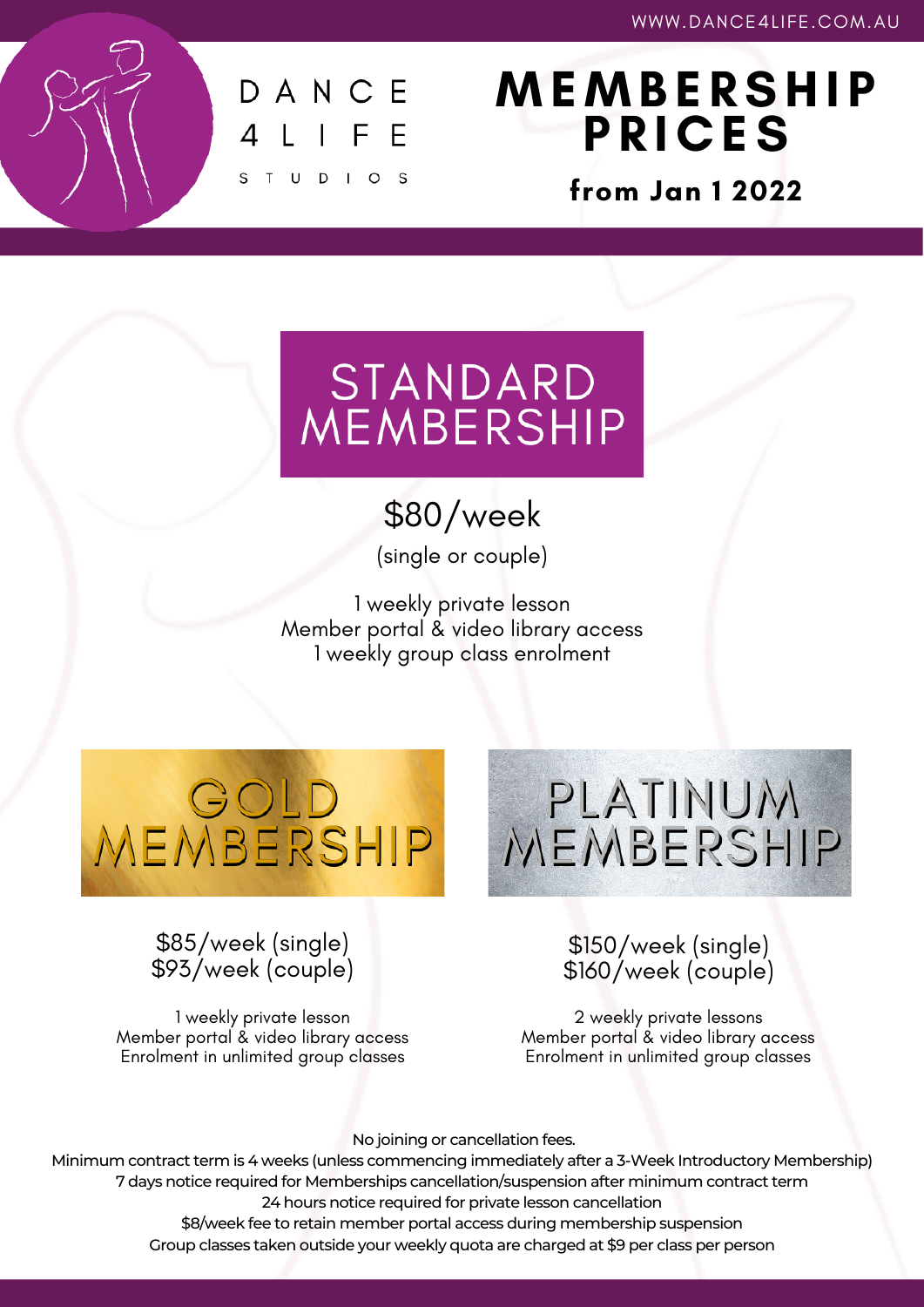## MEMBERSHIP INFORMATION

Dance 4 Life works on a membership basis that includes an ongoing mixture of private lessons, group classes and online video portal access. Membership works this way to allow students to progress their dancing from week-to-week. Your Membership fee is paid fortnightly via direct debit and covers you for those 2 weeks.

## DIRECT DEBIT CONCERNS

We absolutely understand that some customers may have concerns regarding direct debit programs. Dance 4 Life has flexible control of your direct debit schedule, as per the following:

#### YOU WILL NOT GET STUCK IN A LONG-TERM CONTRACT

You won't get stuck in a contract term that lasts for months as our minimum contract term is only 4 weeks. After this, you can easily amend, suspend or cancel. The minimum contract term is also waived if you're starting immediately after completing a 3-week Introductory Membership.

#### AMENDING YOUR DIRECT DEBIT IS EASY

Direct debit can be known for lock-in contracts and difficulties in cancellation, however we only require 7 days e-mail notice for any changes to your membership. The minimum 7 days is to ensure there is enough time to process the payment requests and update your enrolments.

#### WHAT HAPPENS WHEN YOU'RE AWAY?

If you know that you'll be away for a week or longer, simply give us 7 days notice via e-mail and we'll amend your membership accordingly.

#### ARE THERE ANY HIDDEN FEES?

- No Signup Fees
- No Suspension or Cancellation Fees
- Credit Card Fees
	- Surcharges may apply, please refer to the latest terms & conditions
- Dishonour Fees
	- These are charged when a direct debit payment fails on your end, normally due to insufficient funds. You will never be charged this fee if enough funds are available in your bank account or credit card.

You can check out our full terms & conditions at [http://www.dance4lifestudios.com.au/terms-and](http://www.dance4lifestudios.com.au/terms-and-conditions/)[conditions/.](http://www.dance4lifestudios.com.au/terms-and-conditions/)

If you have any other direct debit questions, don't hesitate to ask us.